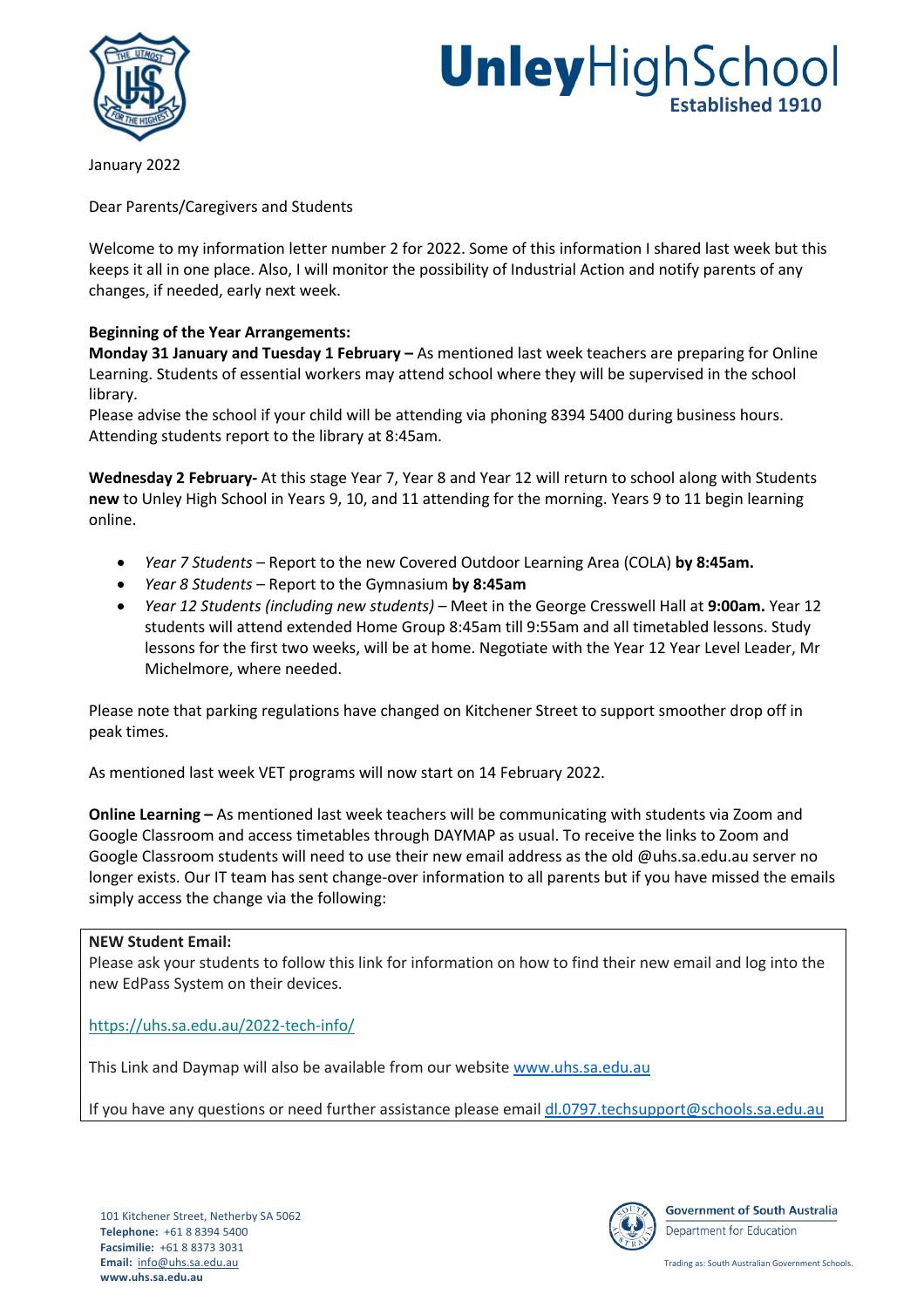

# UnleyHighSchool **Established 1910**

## **Year 7 & 8 students not attending school**

Some parents have chosen to keep Year 7 or 8 students at home for the first two weeks for a range of reasons. While we are not able to provide full online learning for these students they can still access classwork via google classroom. Please contact your child's Home Group teacher for assistance.

### **Ventilation**

We have received the results of our ventilation audit. The school is in a very good place to provide excellent ventilation. All the capital works buildings and renovations have the latest air replacement systems and the other rooms have air-conditioning along with active windows.

### **Masks & Hand Washing**

Regular hand washing and the wearing of Masks are required at school. Masks must be worn in all indoor settings by staff and students. If a student is not able to wear a mask for health reasons please inform the school so we can share this information with staff. I also ask parents of non-mask students to please have a conversation to prepare students for school and the current COVID setting. Please explain to students that teachers will set up their classrooms for maximum safety so if they place non-mask students in a different way it is important for students to understand it is for safety and no other reason. Also, all students will need to wear a mask, for a short time, if they wish to access the school canteen once it opens fully later in the term.

#### **Canteen**

To begin the school year and to manage reduced contact the canteen will only be open for pre-order and collection. This process will be reviewed after Week 4.

- Year 7 to 10 (Only Year 7 & 8 in Week 1 & 2) Place orders at the southern canteen window from 8:15am till 8:40am for pick up at either recess or lunch or both.
- Year 11 & 12 (Only Year 12 in Week 1 & 2) Place orders at the southern canteen window from 8:15am till 10:45am for pick up at either recess or lunch or both.

#### **School Uniform**

Due to the Pandemic the Uniform Shop has experienced disruptions to supply. However, the good news is the Unley High School Blue Polo tops have arrived and are being packaged to send to home addresses. Parents may also contact the shop to arrange pick up.

Items still awaiting arrival are the PE Polo and the winter skirt. Therefore, to start the school year students without a PE Polo may wear a plain active sport top for the first four weeks and plain navy-blue shorts.

There is still the expectation that correct black leather lace up school shoes or black leather T-bar school shoes will be worn accompanied by plain navy, black or white crew socks with no visible logos. Also, the length of summer dresses, skirts and shorts should be a maximum of 10cm above the knee. All of these items can be purchased from a range of shopping outlets.



**Government of South Australia** Department for Education